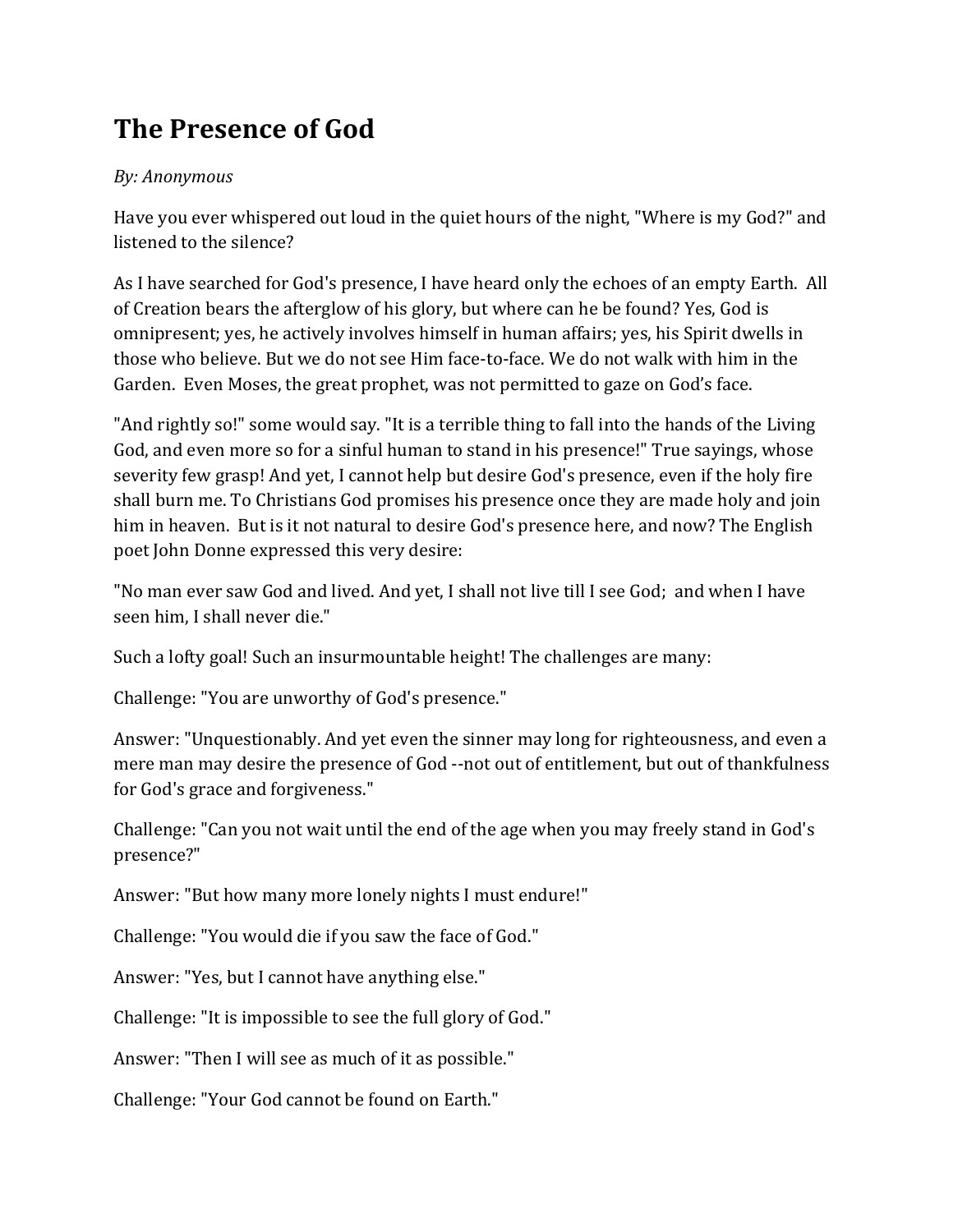Answer: "Then I will search anyways."

Challenge: "Your God does not exist."

Answer: "Then all is in vain."

In the end, the conviction endures despite the barriers. Though we proceed from the Nothing, our faces turn towards the Infinite. The soul innately longs for God's presence, even if many suppress this longing through diversion. For what else could supply us with meaning and purpose? Careers and work come and go; relationships blossom and fade. The sun rises, and the sun sets, and in the end we are unfulfilled. Only the divine can bring total satisfaction. Saint Augustine knew it when he claimed:

"Thou awakest us to delight in Thy praise; for Thou made us for Thyself, and our heart is restless, until it rests in Thee."

For even the freshest, most expansive human endeavors would grow dull and tedious in the passage of eternity. The largest finite is nothing in the face of the infinite, and human activity in the absence of God eventually degenerates into meaninglessness.

I have had many terrible thoughts, but the worst of all is that I shall one day know everything, that nothing will remain to refresh my existence--no study to take pleasure in, no persons I have not yet met, no new experiences to enjoy--that I shall wither in eternal boredom. 

Although there are many ways to characterize Hell, as for myself, I would liken it to a place of eternal dullness, the cosmic doldrums. To do the same thing over, and over, and over ...

Only the infinite God can save us from this fatal tedium; in him we find an inexhaustible supply of refreshment, fulfillment, and rest. And yet the true difficulty appears to consist in finding Him at all. The question that we all have asked, whether in pain and confusion, aimlessness and dissatisfaction, or triumph and gloating--"Where is God?"

The silence we hear in the night seems at first to be no answer at all, but perhaps it reveals more than we think.

To attempt an answer, we propose the following contrast between the Kingdom of God and the Kingdom of the Devil: We may liken the former to a soft, sweet melody, growing almost imperceptibly to a tremendous crescendo at the end of the age. This melody speaks of God's presence in the everyday: in ordinary acts of kindness, love, faith, and self-sacrifice. It nearly passes below our threshold of detection, for the other melody--that of the devil's